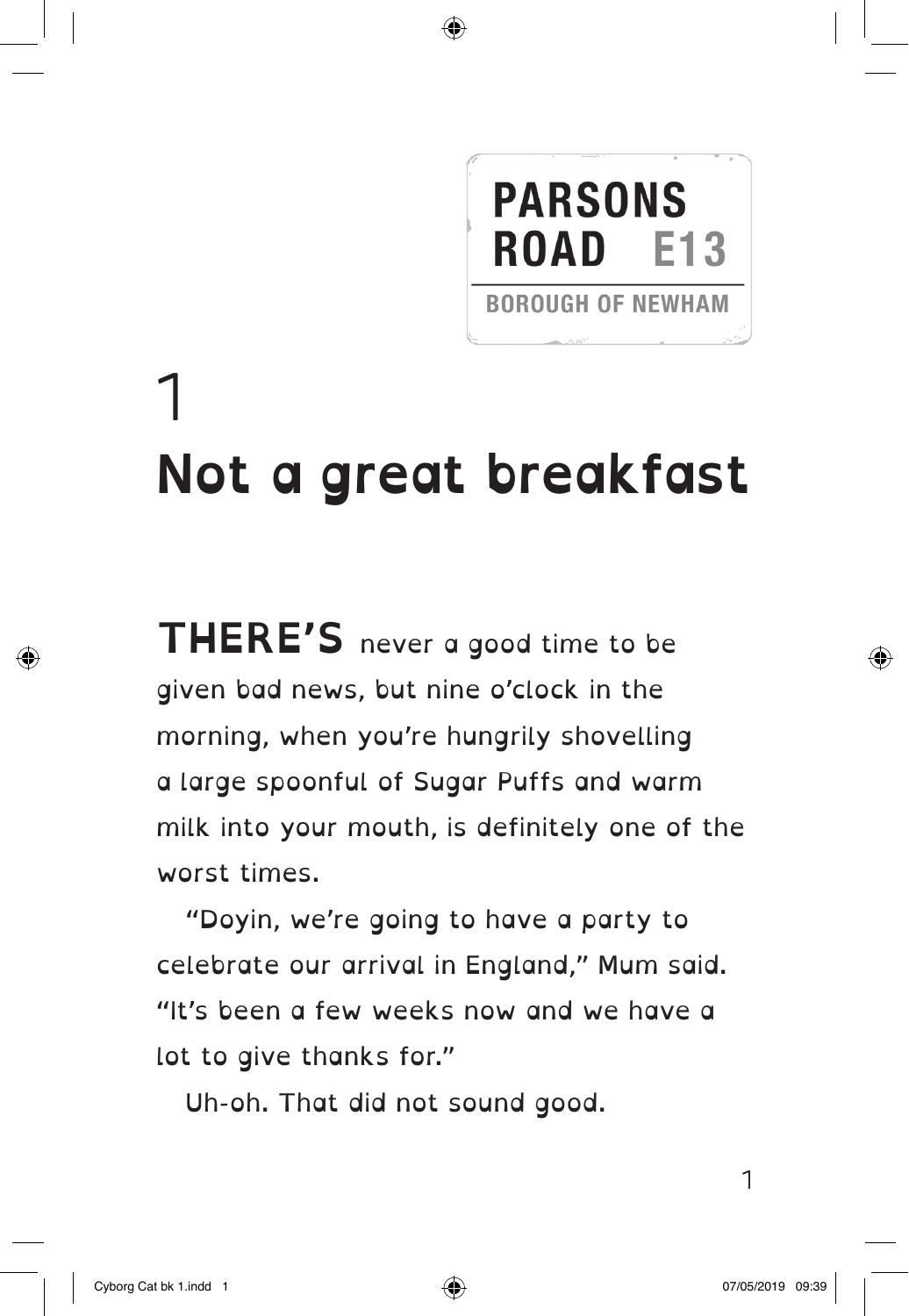Mum and Dad love parties, but I knew what was coming.

I'd already put the cereal in my mouth, though, so, "Mmmm, whhuuummm dufff dooossshhhaaa," was the only response I could manage.

"Oh good. I know how much you like a party," Mum said. "I've invited all your cousins, aunties and uncles, and our family friends as well." She smiled. "We can all get dressed up."

*This* was what I was afraid of.

"No! No, we can't," I said, in a spray of Sugar Puffs. "People don't wear sokoto and agbada here."

Mum frowned. "Ade, it's a party. Our party. We need to look good. Anyway, I've already picked your outfit."

I groaned inwardly as I imagined myself in the traditional Nigerian dress: a pair of loose-fitting trousers and an oversized but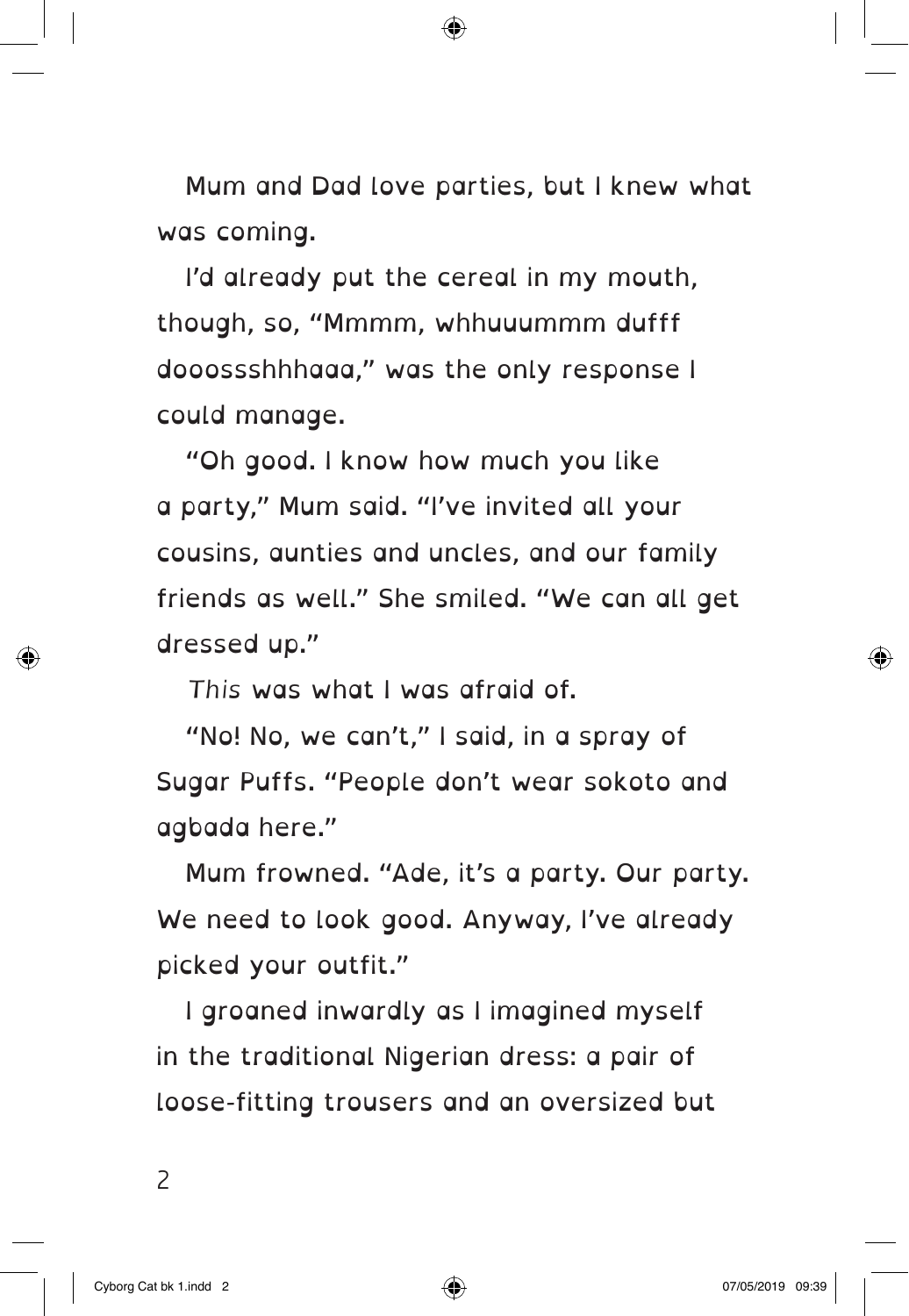ornate-looking shirt. They come in all sorts of patterns but my mum isn't interested in bland, boring styles. She has what you could call a very *interesting* dress sense, though another way of describing it might be an outrageous, completely over the top, what on earth is she thinking, dress sense. She always chooses the brightest and loudest colours for me to wear. But I could tell from her expression this was important to her.

"Okay, fine." I sighed. "Maybe I'll just stay inside. When is this party?" I was sure I could come up with an excuse to get out of it somehow.

"It's tomorrow," Mum said brightly.

Tomorrow! This was bad news. I wasn't at school yet, because we'd arrived from Nigeria during the summer holidays, so I didn't have any friends to get me out of it, and I couldn't even pretend to have urgent homework or something.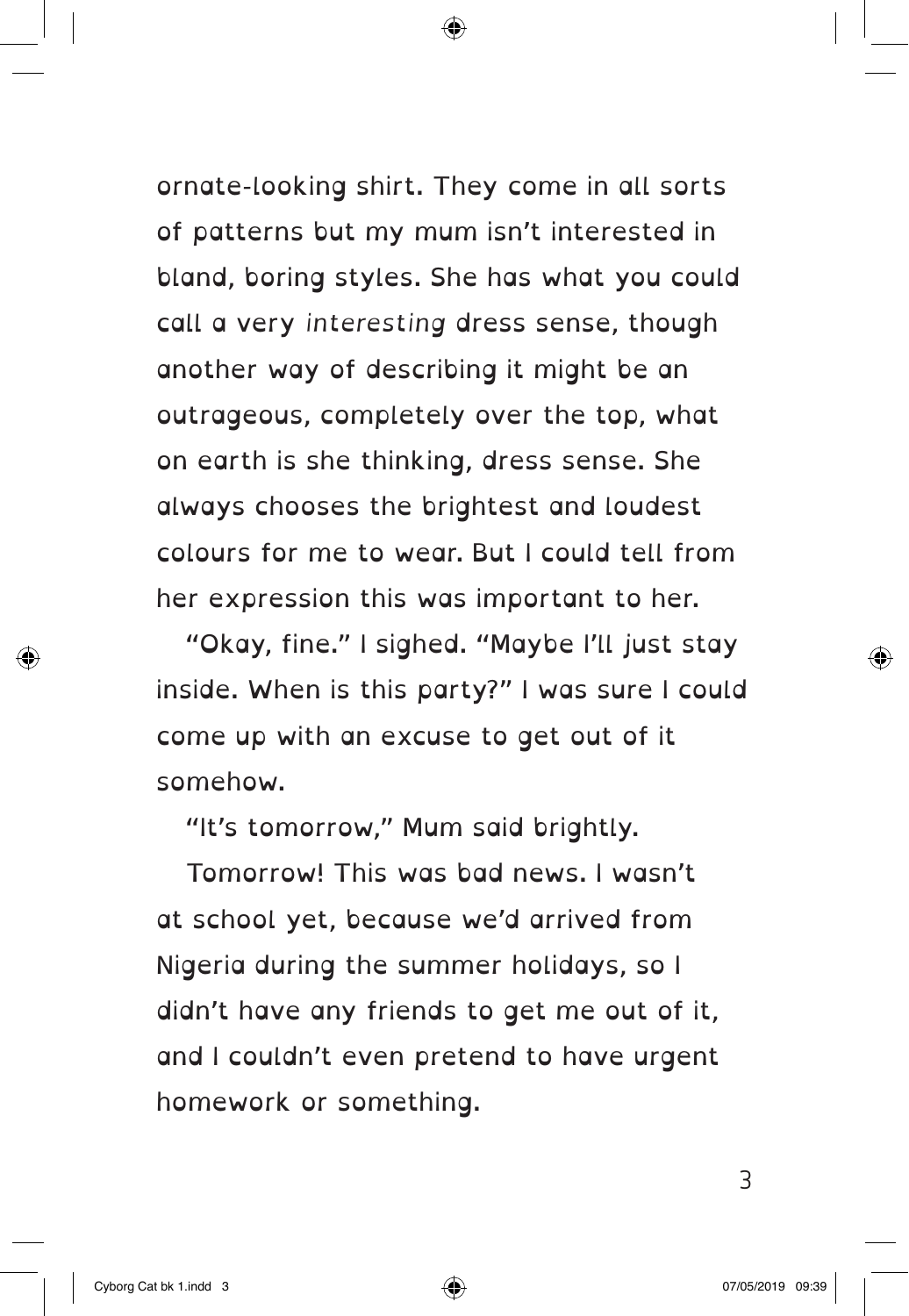"Well, I guess it's just family anyway," I said.

Mum waved a hand. "Well, yes, family and also those young boys we saw playing football on our street last week."

The spoon slipped from my fingers. It clattered to the floor. This was a disaster.

"Mum! Why did you do that? We don't even know them!"

"Doyin." Mum was chuckling. I could tell that she thought I was over-reacting. "It's important for you to make new friends. You love playing football and so do they. Everything's going to be fine."

"It's *not* going to be fine!" I shouted, my cheeks getting hot and my eyes suddenly stinging with tears. "They're going to think I'm weird and laugh at me."

Before Mum could say anything else, I got down from the table, thudded up to my room and slammed the door shut.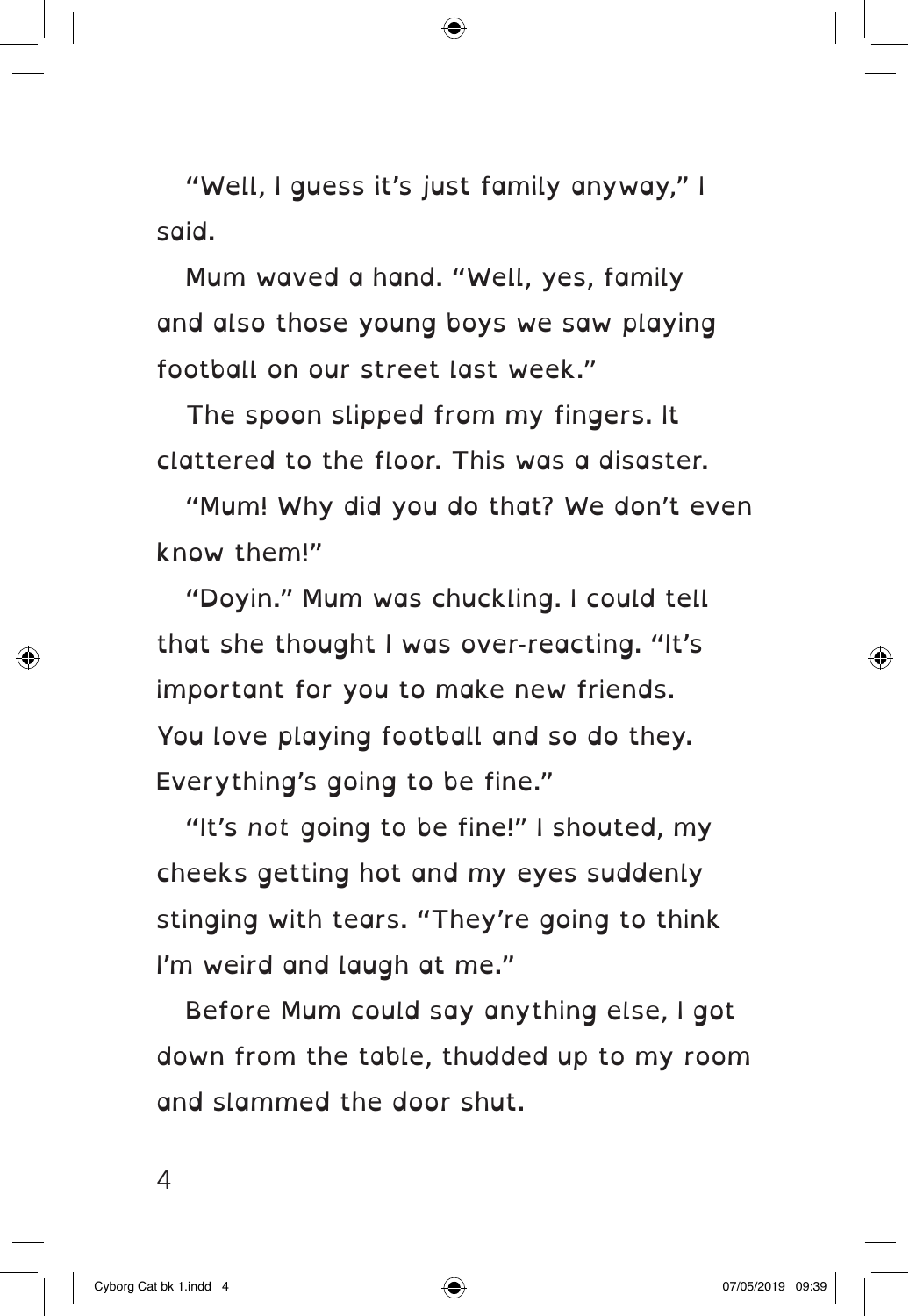I threw myself onto my bed and buried my face in my pillow. Mum just didn't get it.

Ever since we'd arrived in London, I'd decided that the best thing I could do was to keep as quiet as possible and not draw any attention to myself. If no one can see you or hear you, then they can't be nasty to you. I'd decided I'd just stay in my room with my action figures and X-Men comics all summer. And if I did have to leave the house I'd wear a hat and make sure my caliper was covered up.

You see, I am quite small for an almost ten-year-old, I suppose, but that's not the only different thing about me. I wear a metal support on my left leg, because I had polio when I was a baby so it makes me walk with a bit of a limp.

Anyway, in Nigeria it hadn't seemed to matter too much, but when we arrived in England a few weeks ago I realised how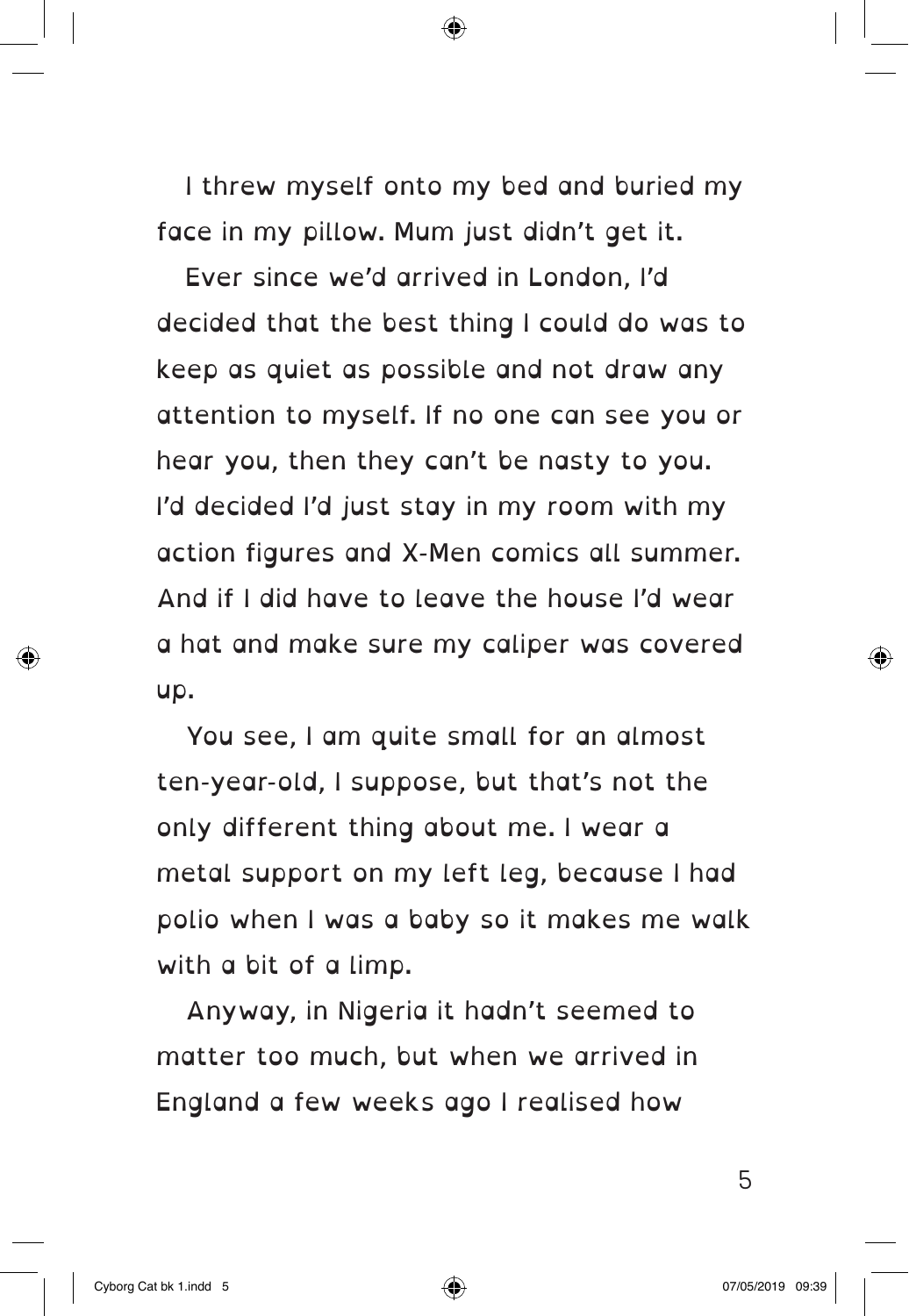different we looked from all the other families.

My plan had been working well so far, but parties are big and noisy and full of people, which was exactly the sort of thing that would draw attention to our family.

And Nigerian parties are the biggest and the noisiest of them all.

I heard footsteps on the stairs and quickly dived under the covers so no one could see me crying.

"Hmm, I wonder where Doyin could be?" Mum said as the door clicked open.

I lay as still as I could.

"Oh well," Mum went on, "I'll just have to sit on the end of the bed. Sit RIGHT HERE and wait till he comes back."

What? I didn't fancy getting squished beneath Mum's bottom so I swiftly crawled up through the blankets and emerged into the daylight.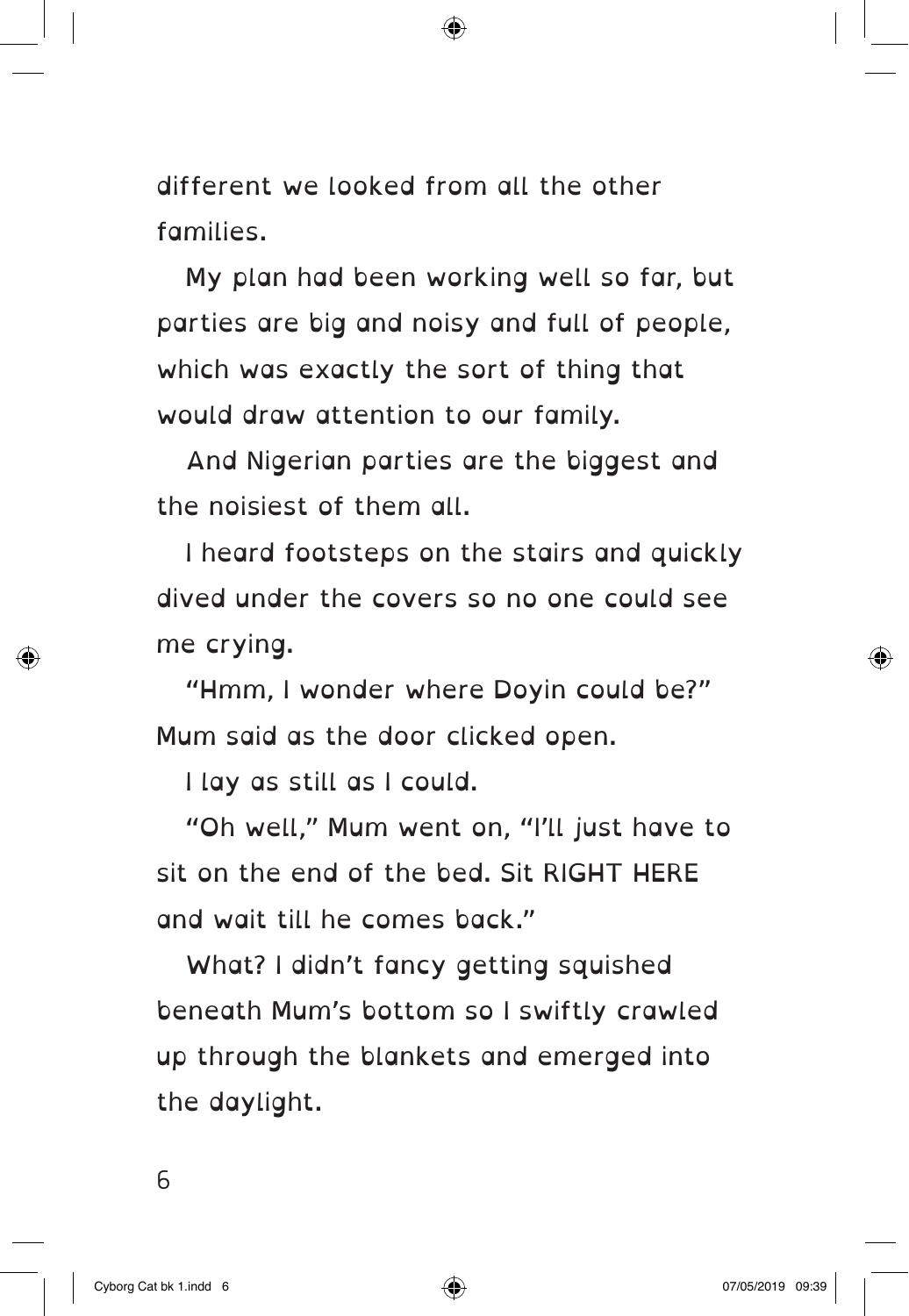"Oh, there you are, Doyin." Mum sat down next to me and gave me a hug.

I hugged her back, snivelling and feeling a little embarrassed. My tears had taken me by surprise.

Mum gently kissed my forehead and said softly, "Don't cry, Doyin. Why do you think those boys would laugh at you?"

*Because my caliper makes me look like C3PO from Star Wars but with chewing gum stuck to the bottom of my left foot*, I thought.

I didn't say that, though. I didn't want to upset her.

"Maybe because of my caliper?"

Mum shook her head. "When they see how talented, intelligent and handsome you are they will love you, not laugh at you."

She pinched my cheeks and stared down at me with her big bright eyes. Mum has a